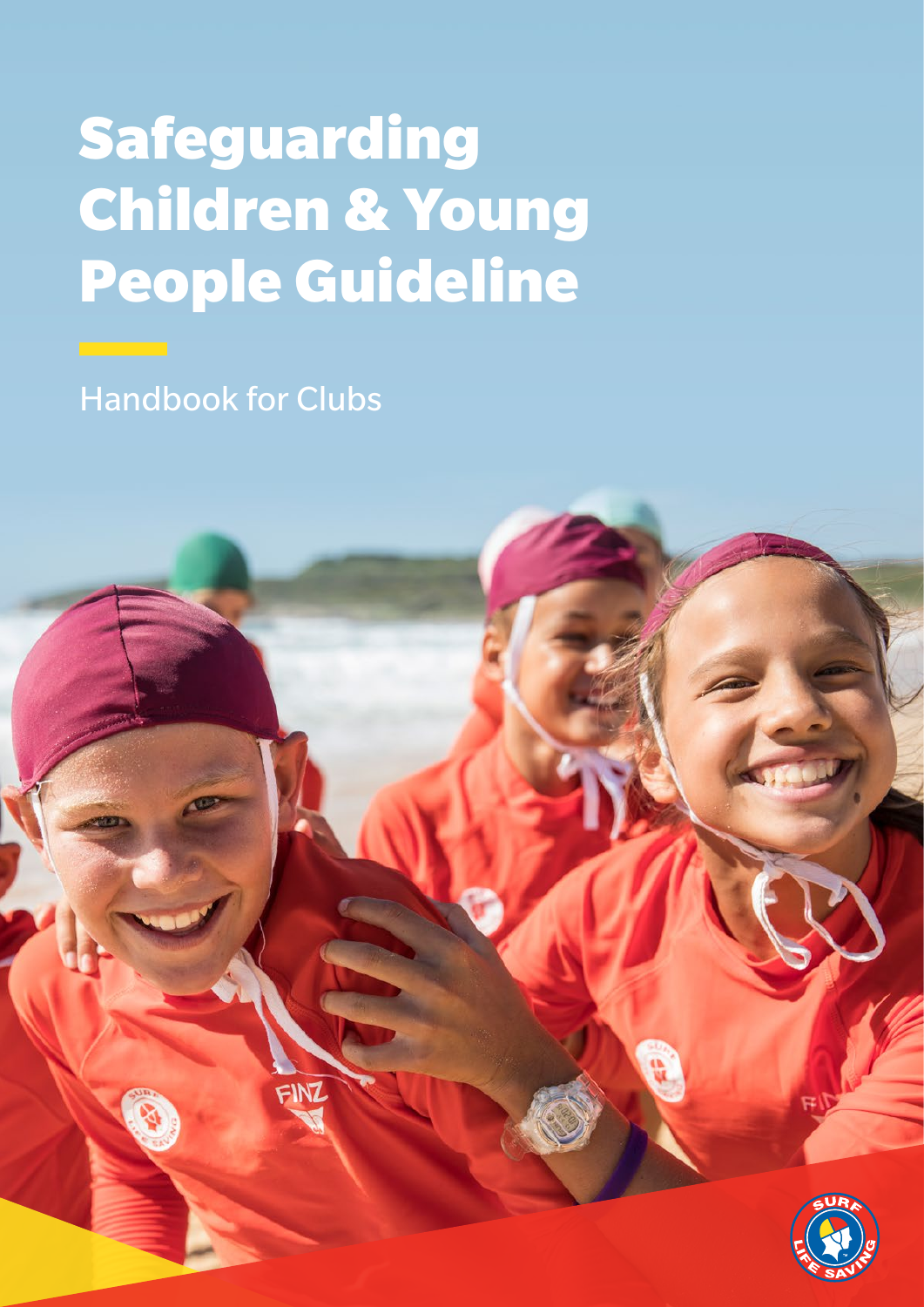# Contents

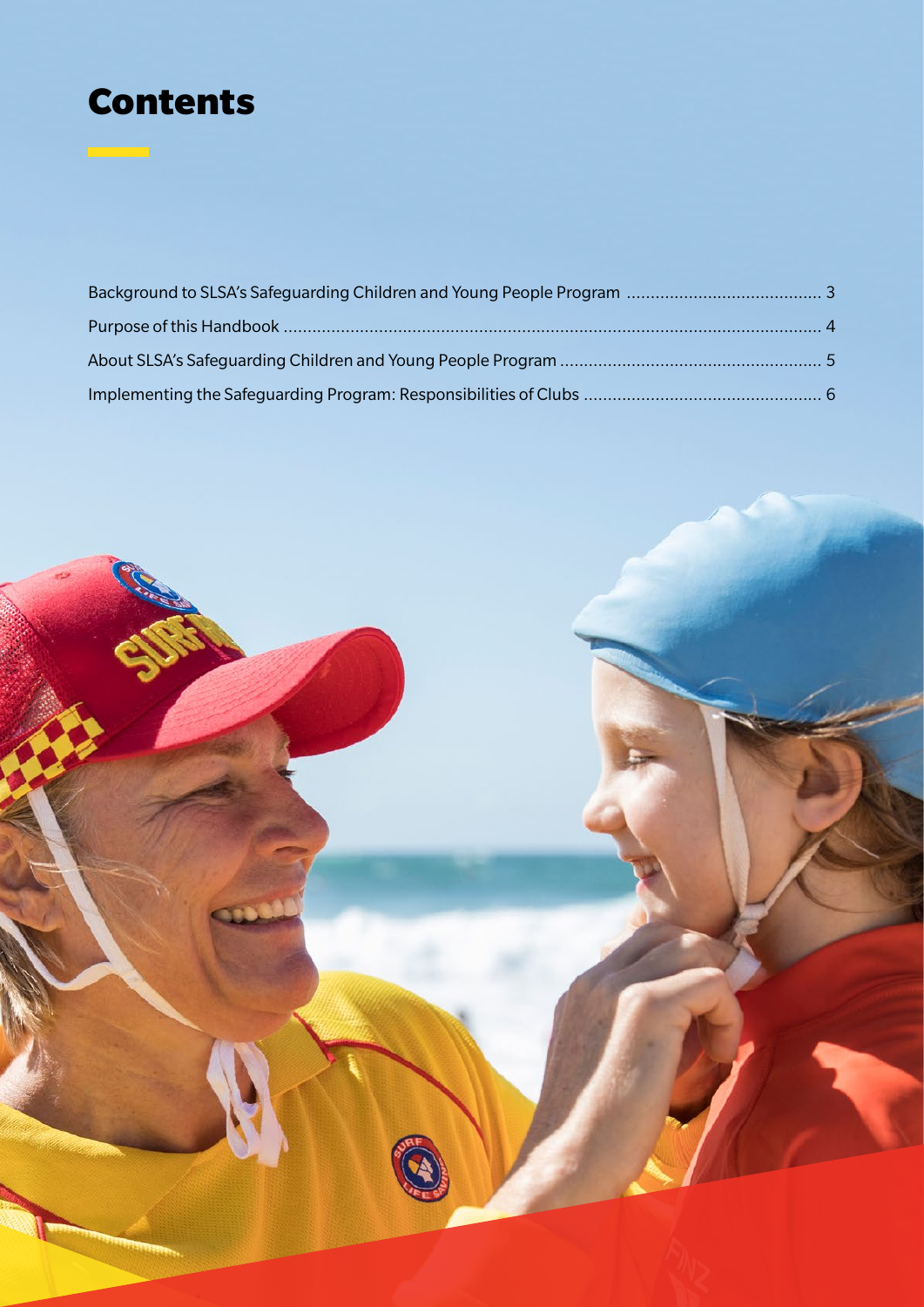# Background to SLSA's Safeguarding Children and Young People Program

SLSA has a strong history in taking seriously the responsibilities of safeguarding children and young people. There have been two key events that have informed SLSA's development and implementation of a Safeguarding Children and Young People Program, which we summarise below to provide you context as to why this initiative is an important one for your club to commit to and act on.

First, in 2015, SLSA partnered with the Australian Childhood Foundation (ACF) to undertake a whole of movement audit of Surf Life Saving's policy and practices in safeguarding children and young people. ACF's broad review of SLSA's approach to safeguarding culminated in a series of recommendations for SLSA in terms of developing and implementing a best practice approach for safeguarding children and young people. The SLSA Board endorsed the ACF's report and recommendations in February 2016 and a program of work to act on these recommendations commenced.

Second, in December 2017, the Royal Commission into Institutional Responses to Child Sexual Abuse released its final report. This report presented a series of recommendations and presented a set of 10 standards that if implemented by arts, cultural, community and hobby groups, would make these institutions safe for children https://www.childabuseroyalcommission.gov.au/sites/default/ files/final\_report\_-\_volume\_6\_making\_institutions\_child\_safe.pdf . Subsequently, SLSA reviewed and incorporated these standards as part of the preliminary project enacted through the ACF review.

The adoption of these various recommendations and strategies ensures SLSA is a leader in the Safeguarding Children and Young People space and operates under best practice in this area. The strategies adopted by SLSA are also supported by the Australian Sports Commission's Child Safe Sport Toolkit that sets out best practice for clubs to achieve safe environments for children and young people https://www.ausport.gov.au/supporting/integrity\_in\_sport/child\_safe\_sport/child\_safe\_sport\_framework\_toolkit

For us to fulfil on our commitment to safeguarding children and young people, we need our clubs to work with us to ensure we have policy and practice in place to protect our children and young people from harm at all levels of our movement and encourage their positive development in inclusive and supportive environments.

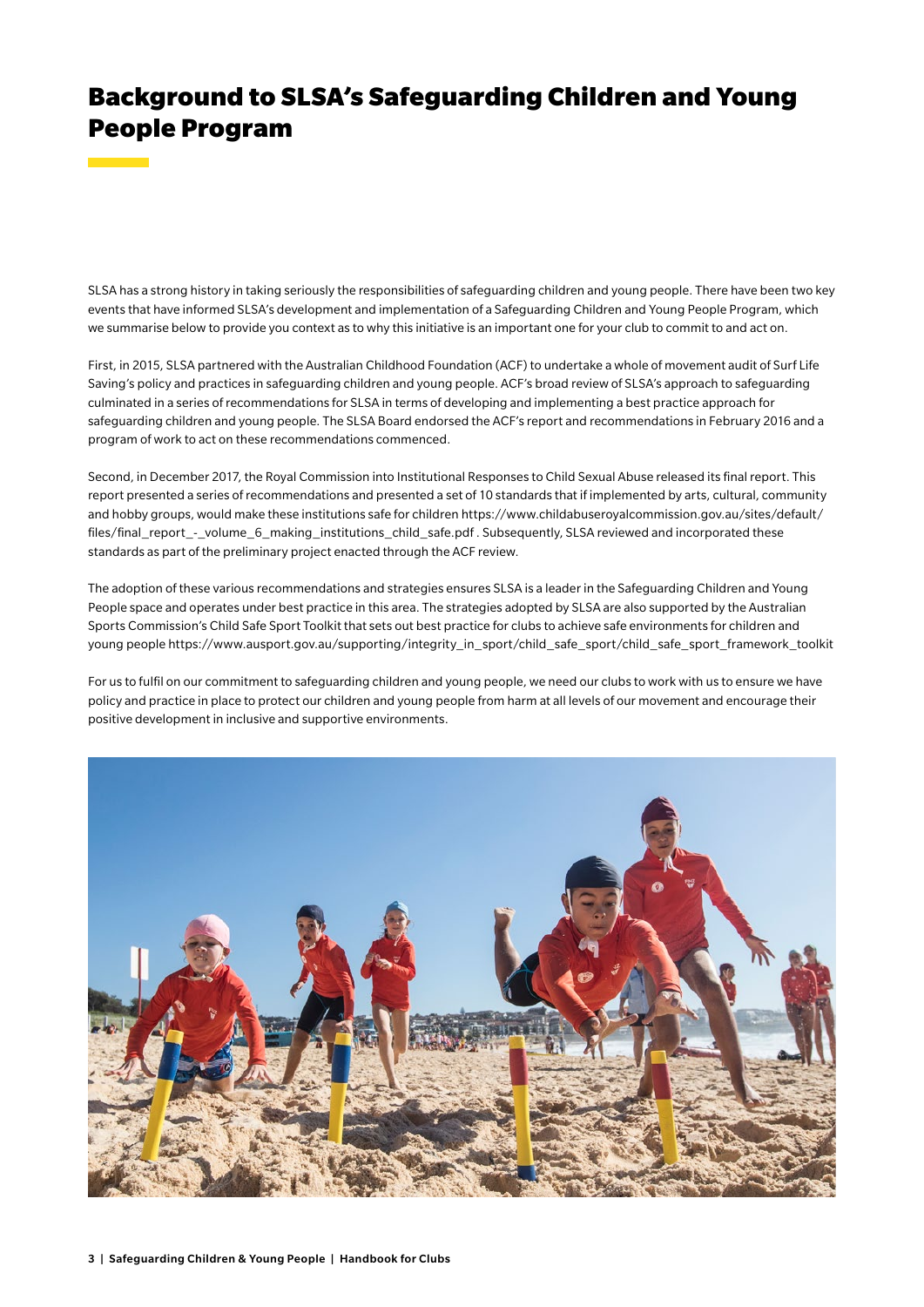### Purpose of this Handbook

**Contract Contract** 

This handbook has been developed by SLSA as part of our commitment to safeguarding children and young people and to assist our network of clubs, administrators and members to understand SLS's Safeguarding Children and Young People Program and to develop and/or refine their approaches to safeguarding children and young people. Our comprehensive framework for safeguarding children and young people is summarised in Figure 1 below.

#### **Figure 1: SLSA's approach to Safeguarding Children and Young People**



Within this handbook you will find:

- An overview of SLSA's Safeguarding Children and Young People Program
- An outline of responsibilities and key areas of implementation for clubs to be aware of and action.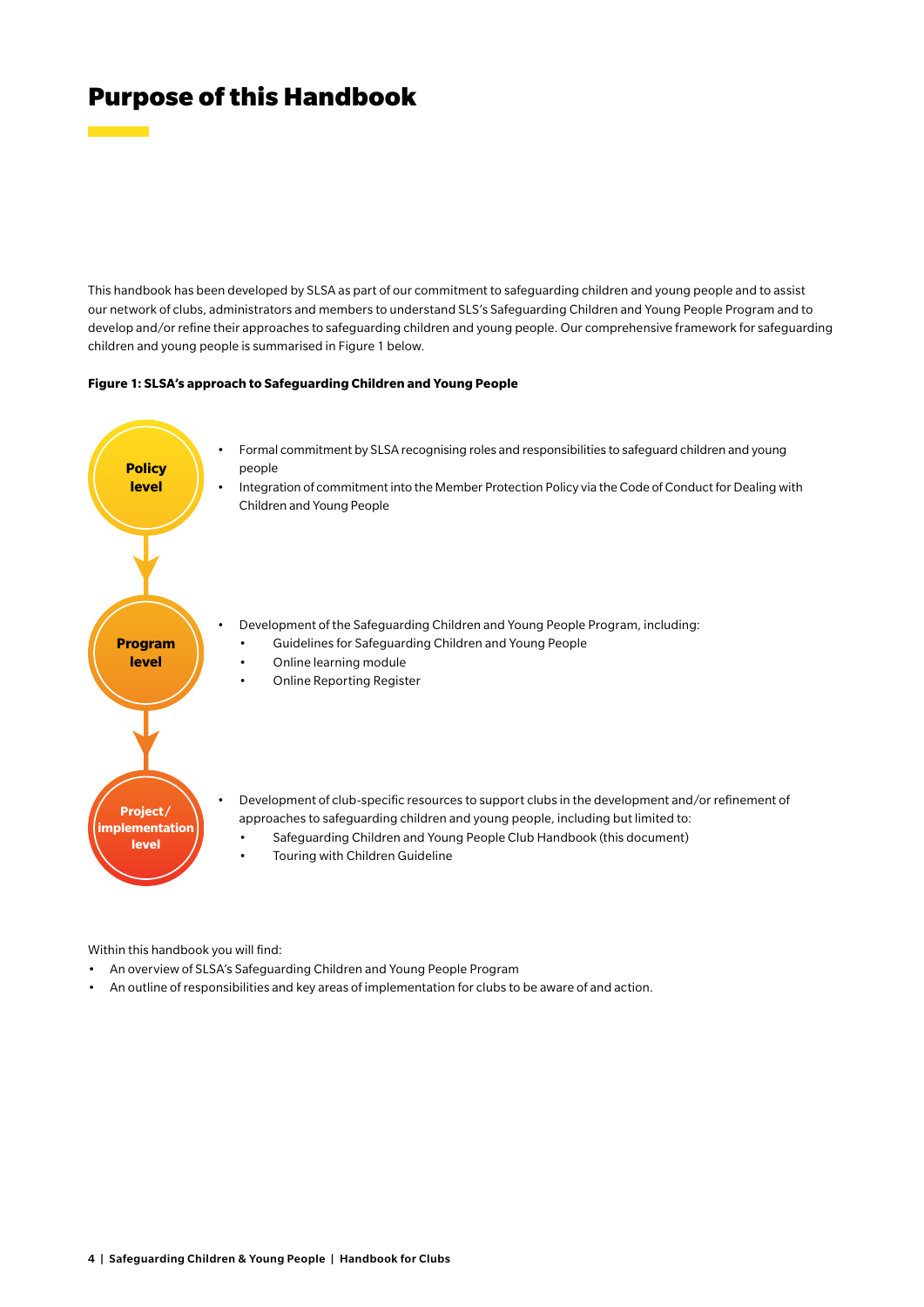# About SLSA's Safeguarding Children and Young People Program

As illustrated in Figure 1, at the outset, we have formally committed to the safeguarding of children and young people, and so this becomes an integral part of SLS culture and operations. We have reflected the sentiments of the commitment in our overarching Member Protection Policy.

Subsequent to this commitment, we have developed the Safeguarding Children and Young People Program ('the Safeguarding Program'). The purpose of the Safeguarding Program is to build the capacity of clubs to protect children and young people from physical, sexual, emotional abuse and neglect, and create environments which are supportive of positive and enjoyable experiences. The Safeguarding Program targets key areas, including:

- Understanding the different types of child abuse;
- Identifying potential risks and dangers to children (e.g., going away on tours) and managing those risks;
- Ensuring all members are aware of the Code of Conduct for dealing with Children and Young People;
- Supporting members who challenge inappropriate behaviour; and
- Educating members on how to respond to child protection issues.

The Safeguarding Program is a comprehensive framework that includes a set of Guidelines for clubs with accompanying resources to support clubs to implement actions and meet evidence-based best practice standards of safeguarding with the aim to assist with reducing the risk of abuse of children and young people that come within a club's duty of care.

The Guidelines have been formally approved and endorsed by the Surf Life Saving Australia Board and are to be applied in conjunction with:

- a. All applicable Legislation within your respective state / territory in relation to protecting children
- b. All relevant policy and procedure documents, including SLSA's:
	- i. Member Protection Policy 6.05;
	- ii. Code of Conduct for People in Positions of Authority when dealing with Children and Young People
	- iii. Social Media Policy 6.20;
	- iv. Privacy Policy 6.02; and
	- v. General community expectations in relation to appropriate behaviour concerning children.

Finally, to support effective implementation of this work and to fulfil the commitments outlined at the national level, SLSA recognises the importance of supporting our network of clubs by providing tailored resources to assist in the development and refinement of policy, procedure and practice to safeguard children and young people involved with and connected to the SLS movement. Accordingly, we have developed this handbook and compiled a set of tailored resources to assist clubs to better understand their responsibilities and be able to take ownership of the safeguarding agenda at their local levels.